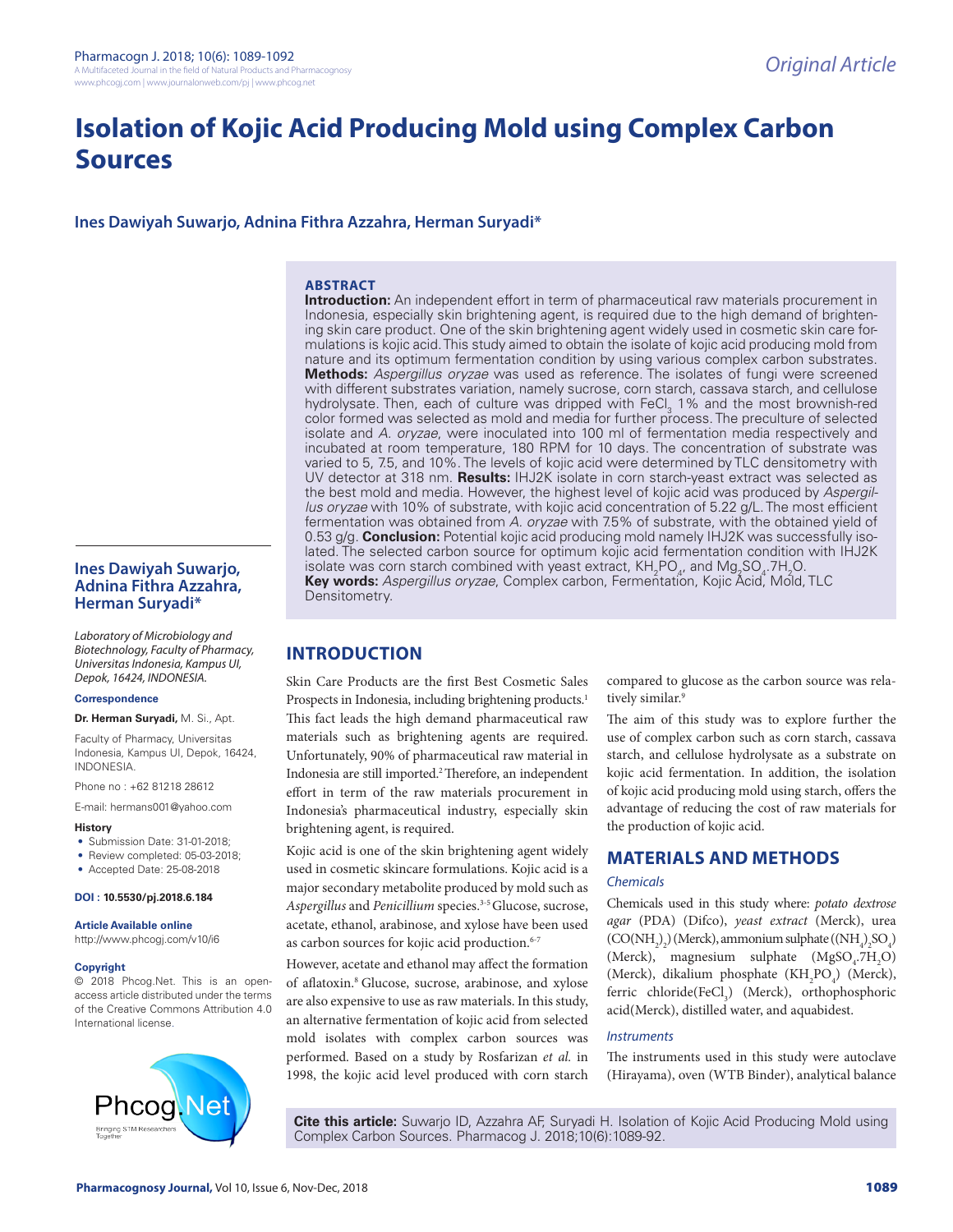(Acculab), vortex mixer (Barnsted), hotplate stirrer (Corning), pH meter (Hanna), sentrifugator (Kubota 6800), incubator (Memmert), shaker (Orbit), ose, pipette volume and other glass wares commonly used in laboratories. The analytical instruments used were TLC-Densitometer (Camag TLC Scanner 3) and UV-Vis Spectrophotometer (Shimadzu).

#### *Screening Media*

The media consisted of 5% variation of carbon sources (sucrose, corn starch, cassava starch, and cellulose hydrolysate,<sup>10</sup> 0.5% variation of nitrogen sources (yeast extract, urea, ammonium sulfate),  $0.1\% \text{ KH}_{2}\text{PO}_{4}$ and 0.05%  $MgSO_{4}$ .7H<sub>2</sub>O. The media was prepared in twelve variations. The pH of media solution was adjusted to 5 with orthophosphoric acid.

# *Isolation of Molds*

Molds were isolated from soil and rotten wood. The surface of the soil was cleaned from waste and dirt, then 100 mg of the moist layer beneath was put into the vial. A 100 mg of rotten wood were crushed in a sterile mortar. A hundred milligram of either the soil or the wood was diluted in 10 ml of aquabidest. The soil and wood suspension were diluted until 10-9 of suspension was obtained.

Both of the suspension were scratched onto potato sucrose agar (PSA) media in a petri dish and incubated at 28<sup>o</sup>C for 5-7 days. Mold colonies grew were isolated based on their morphology. The colony was taken with inoculating loop and scratched onto the new PSA. The new PSA contained colonies was then incubated at 28<sup>o</sup>C for 5-7 days. The ideal colony obtained was transferred to the culture stock tube. The procedure was repeated if the colony obtained had not met the criteria<sup>11</sup> The purified colonies were transferred to a test tube containing the tilted potato dextrose agar (PDA) media and stored as a culture stock for further test preparation.<sup>12</sup>

## *Screening of Superior Mold and Media Combination*

The mold colonies seeded on PDA were cultured into 96-wellplates containing a 200 μL of screening media, incubated for 6 days at 28⁰C. A total of 130 μL of supernatant was placed on a drop plate. The screening was done by dripping fresh  ${\rm FeCl}_{_3}$  1%.<br>The brownish red color formed was indicated a positive result and the most intense color was selected as the superior mold and media combination.<sup>13</sup>

# *Macroscopic and Microscopic Identification*

Macroscopic identification was done by observing the colony color, colony diameter, and colony texture. Microscopic identification was performed by examination and observation of mold preparations under a light microscope. Both macroscopic and microscopic observation were compared with *Aspergillus oryzae* (IPB Culture Collection).

### *Kojic Acid Fermentation*

The pre-culture of the selected isolate was prepared with 50 mL of pre-culture media (superior media) in a 100 mL shake flask. Incubation was carried out by shaking at 180 rpm, 28°C for 48 h. Preparation of inoculum was also performed on *Aspergillus oryzae*. Fermentation was done with 100 mL media and 10% (v/v) inoculum in 250 mL shake flask. The level of carbon source was varied to 5, 7.5, and 10%. The flasks were incubated by rotary shaker at 180 rpm,  $28^{\circ}$ C for 10 days. At the same time, fermentation of *Aspergillus oryzae* was also performed.

# *Analytical Methods*

The presence of kojic acid in the culture filtrate was determined using UV-Vis spectrophotometry and colorimetric method, and analyzed quantitatively using TLC-Densitometer (CAMAG III, Switzerland), using silica gel  $F_{254}$  as stationary phase, toluene-ethyl acetate-formic acid (3:6:1) as mobile phase, and UV detector at 318 nm. The calibration curve was made using kojic acid standard solution with a range of 20-80 ppm.

Glucose concentration was determined using DNS method.14 Biomass was determined by the dry cell weight method. Culture samples were pipetted into a pre-weighed tubes and centrifuged at 7500 RPM for 15 min. Supernatant was used for kojic acid analysis, while biomass was washed with distilled water, centrifuged, and dried at 105°C to a constant weight.

# **RESULTS AND DISCUSSION**

# *Isolation of Molds*

Eight colonies were obtained based on the morphology. There were two black-spores colonies surrounded by white mycelia named IHIT (Figure 1.a) and IHIK (Figure 1.b), which secreted yellow pigment underneath. A green colony surrounded by a white mycelia was isolated, which was IHJT (Figure 1.c). A different green colony that secreted yellow pigment underneath was also isolated and was named IHJ1K (Figure 1.d). There was also a yellowish-green colony surrounded by white mycelia named IHJ2K (Figure 1.e), a yellow-green colony isolated from wood, named IHJKK (Figure 1.f), a brownish-green that was isolated from wood called ICK (Figure 1.g), and a brown colony isolated from soil which was named ICT (Figure 1.h).

# *Screening of Superior Mold and Media Combination*

The IHJ2K (Figure 2.e) and IHJKK (Figure 2.f) were the types of mold which produced an intense brownish color. Re-screening was performed on IHJ2K and IHJKK fermentation after two days. The results showed that IHJ2K in media containing 5% corn starch, 0.5% yeast extract, 0.1%  $\rm KH_{2}PO_{4}$ , and  $\rm Mg_{2}SO_{4}$ .7H<sub>2</sub>O 0.05% yielded the most intense brownishred color (Figure 3.a).



**Figure 1:** Mold Isolates based on their morphology.



**Figure 2:** Screening results of 8 x 12 culture filtrate.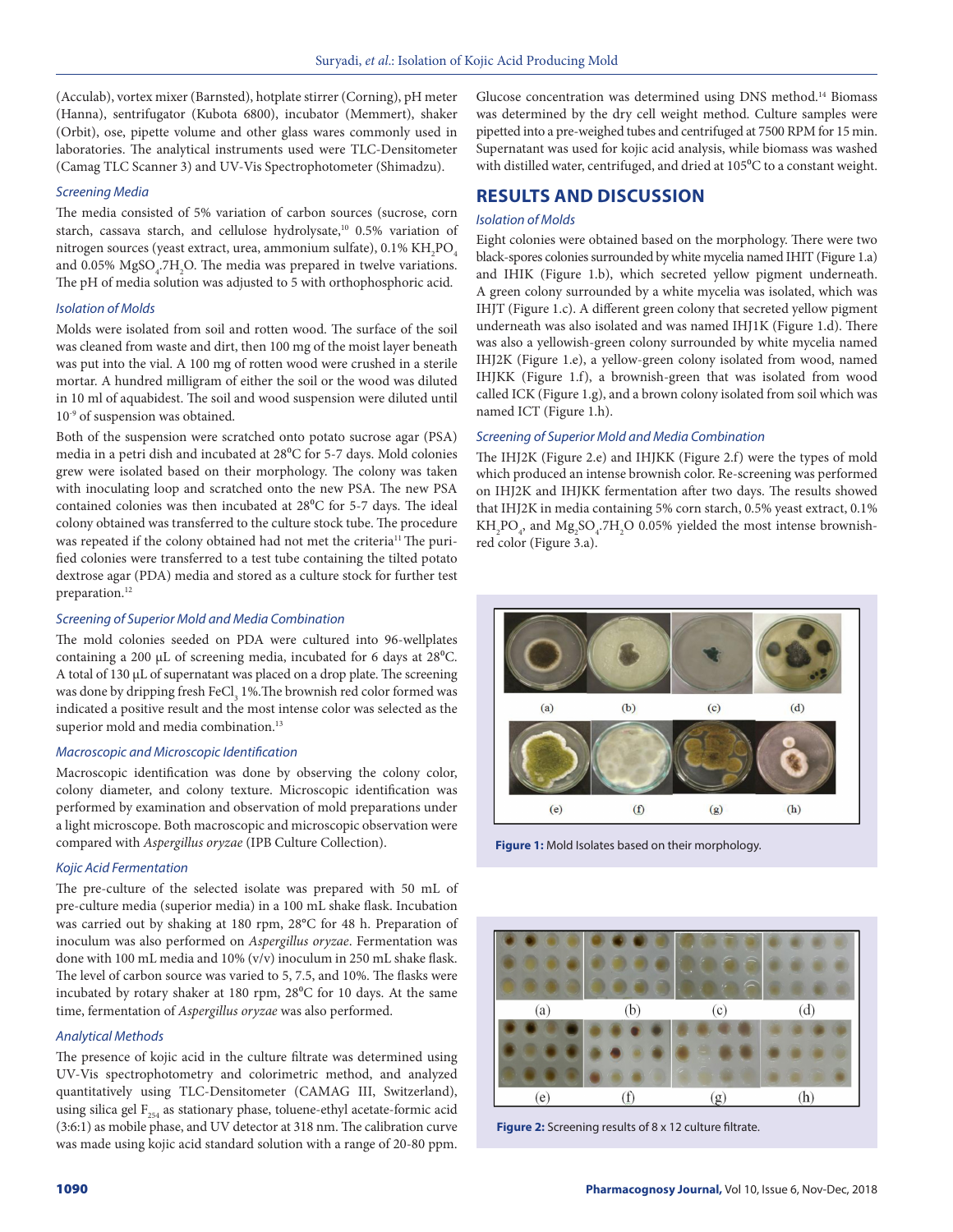

**Figure 3:** Screening results of IHJ2K and IHJKK culture filtrate.

The result showed that IHJ2K isolate contained amylase, glucoamylase, and other hydrolase enzymes that play a role in the metabolism of starch. Thus, IHJ2K could hydrolyze amylose and amylopectin into glucose, a precursor compound in the kojic acid biosynthetic pathway.15 This suggested that IHJ2K was able to produce kojic acid on complex carbon sources in a short time.

Corn starch was selected as a superior carbon source due to its low percentage of amylopectin compared to cassava starch.<sup>16</sup> The degree of polymerization (DP) of amylopectin ranged from 10<sup>5</sup> to 3x10<sup>6</sup> units of glucose. The more units required to be hydrolyzed on cassava starch the longer time required for kojic acid productivity. Meanwhile, β-cellulose had lower kojic acid productivity than corn starch due to the presence of cellulose which had not been fully hydrolyzed to glucose. Yeast extract wasalso selected considering its complex structure compared to urea and ammonium sulfate to provide a richer nutritional intake.

## *Macroscopic and Microscopic Identification*

The macroscopic identification results showed that the growth of IHJ2K on PSA media with temperature of 28<sup>o</sup>C grew to 8 cm in diameter in 7 days. The colony had a yellowish green color surrounded by white mycelium and velvety texture (Table 1).IHJ2K had the same spores as *Aspergillus oryzae*. *Aspergillus* had a type of asexual spore called conidia.17

## *Kojic Acid Fermentation*

The UV spectrophotometric absorption spectra of the kojic acid standard and culture sample (IHJ2K in 10% corn starch) indicated the same maximum wavelength, which was 268.8 nm.

The spectrocolorymetry absorption spectra of kojic acid standard and culture sample (IHJ2K in 10% corn starch) also showed the same maximum wavelength at 503,6 nm. This result showed that the IHJ2K culture contained kojic acid.

The biomass produced by IHJ2K was higher compared to *A. oryzae*. The higher substrate concentration, the higher biomass produced by IHJ2K which could be seen in a pattern (Table 2).Meanwhile, the escalation of *A. oryzae*'s biomass was not as patterned as IHJ2K's. Too much sugar in *A. oryzae* fermentation enhanced water to escape from biomass cells because of the difference in osmotic pressure between the environment outside the cell and the fluid inside the cell. Thus, the condition affected the cell to be dehydrated resulted in the inhibition of the cell growth. The differences in environmental osmotic pressure outside the could also cause plasmolysis and microorganisms cells death.18 It could be concluded that the growth of IHJ2K on the corn starch complex substrate was better than *A. oryzae*.

The highest kojic acid level was produced by *A. oryzae* with 10% (w/v) of corn starch (Table 2). However, the highest yield was obtained by *A. oryzae* with 7.5% of corn starch. The dramatic increase in viscosity of the high concentration of starch could decrease the rate of oxygen transfer

**Table 1: Macroscopic and Microscopic Comparison of IHJ2K with** *Aspergillus oryzae.*

| <b>Mold</b>                                       | <b>Morphology</b> | <b>Microscopy</b> |
|---------------------------------------------------|-------------------|-------------------|
| IHJ2K                                             |                   |                   |
| Aspergillus oryzae<br>(IPB Culture<br>Collection) |                   |                   |

#### **Table 2: Growth of IHJ2K and** *A. oryzae* **and their kojic acid production.**

| <b>Isolate</b>        | Corn<br>starch<br>(q/L) | <b>Biomass</b><br>(g/L) | <b>Kojic</b><br>acid<br>(g/L) | <b>Glucose</b><br>remained<br>(g/L) | Glucose<br>consumed<br>(q/L) | Yield $(q/q)$         |
|-----------------------|-------------------------|-------------------------|-------------------------------|-------------------------------------|------------------------------|-----------------------|
| IHJ2K                 | 50                      | 17,84                   |                               | 0,19                                | 49,81                        |                       |
|                       | 75                      | 25,78                   | 0,204                         | 0,23                                | 74,77                        | $2,73 \times 10^{-3}$ |
|                       | 100                     | 30,58                   | 3,781                         | 74,74                               | 25,26                        | 0,15                  |
| Aspergillus<br>oryzae | 50                      | 15,37                   |                               | 0,22                                | 49,78                        | $\qquad \qquad -$     |
|                       | 75                      | 22,13                   | 3,158                         | 69                                  | 6                            | 0,53                  |
|                       | 100                     | 22,23                   | 5,22                          | 72,74                               | 27,26                        | 0,19                  |

to culture<sup>9</sup> leaded to the *A. oryzae* fermentation in 10% of corn starch was less efficient. In addition, the more level of corn starch substrate used by IHJ2K, the more the level of kojic acid was produced.

Overall, the yields obtained by IHJ2K fermentation were less than by *Aspergillus oryzae*. Although the IHJ2K isolate showed an increase in kojic acid concentration and its yield by increasing the substrate concentration, but it had not been able to outperform the efficiency of kojic acid productivity resulted by *Aspergillus oryzae*.

# **CONCLUSION**

In conclusion, kojic acid producing mold called IHJ2K was successfully isolated. The carbon source for optimum kojic acid fermentation condition with IHJ2K isolate was corn starch combined with yeast extract,  $KH_2PO_4$ , and  $Mg_2SO_4$ .7H<sub>2</sub>O.

# **ACKNOWLEDGEMENT**

The authors are grateful to DRPM Universitas Indonesia for grant "Hibah PITTA 2017" which supporting this study.

# **CONFLICT OF INTEREST**

The authors are declare that there is no conflict of interest.

# **ABBREVIATIONS**

**TLC:** Thin Layer Chromatography; **PSA**: Potato Sucrose Agar; **PDA**: Potato Dextrose Agar; **UV**: Ultraviolet; **UV-Vis**: Ultraviolet-Visible; **DNS:** 3.5-dinitro salicylic acid.